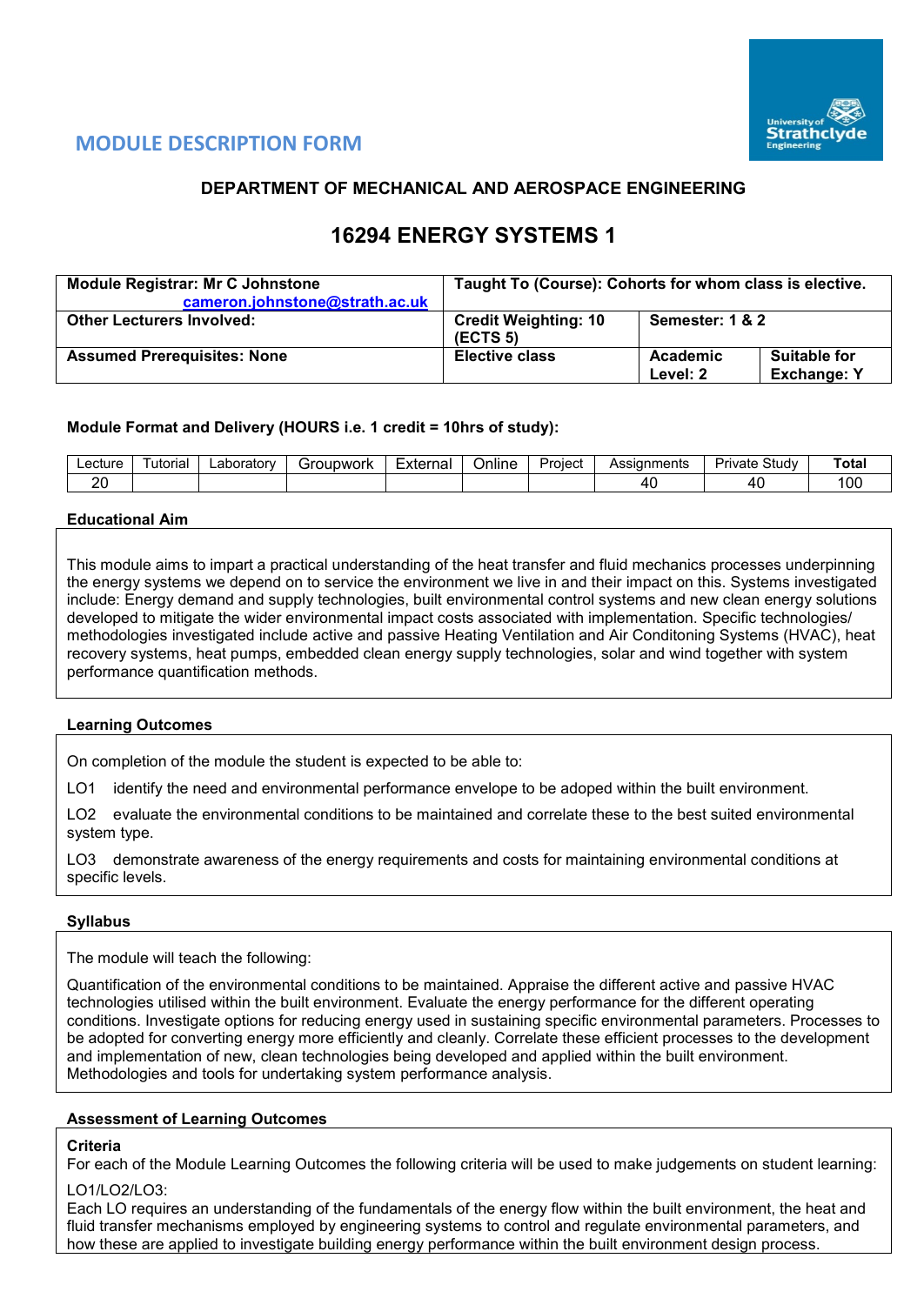C1- Demonstrate an understanding of how the laws of thermodynamics and fluid mechanics are applied to the built environment. How these laws are used to investigate engineering cycles through calculations of how environmental properties vary during the cycle, together with the rate of change of energy transfer.

C2- For a given energy system, demonstrate the ability to select correct energy equations representative of system state and performance and perform calculations to determine how the resulting environmental properties change during a process of control and the resulting variations in the rate of energy transfer.

C3- Be able to perform calculations of heating, fluid transfer and work done for various environmental processes, demonstrating an understanding of how different assumptions are required to determine correct energy and environmental performance for a given energy system.

The standards set for each criterion per Module Learning Outcome to achieve a pass grade are indicated on the assessment sheet for all assessment.

### **Principles of Assessment and Feedback**

*(within Assessment and Feedback Policy at: <https://www.strath.ac.uk/professionalservices/staff/policies/academic/> )*

Please state briefly how these are incorporated in this module.

Students will receive individual Coursework marks 3 weeks after the submission date. The subsequent lecture will review the assignment topics. Feedback identifying positive and negative aspects of overall class response (with respect to the Criteria above) will be given in class. Following this, individual students requiring further feedback will arrange a personal meeting with the lecturer.

# **Assessment Method(s) Including Percentage Breakdown and Duration of Exams** *(individual weightings)*

|        |          | <b>Examination</b> |           | <b>Coursework</b>                           |            |        | <b>Practical</b> | <b>Project</b> |           |  |
|--------|----------|--------------------|-----------|---------------------------------------------|------------|--------|------------------|----------------|-----------|--|
| Number | Month(s) | Duration           | Weighting | Number                                      | Weighting  | Number | Weighting        | Number         | Weighting |  |
|        |          |                    |           | (sem1)<br>(sem2)                            | 50%<br>50% |        |                  |                |           |  |
|        |          |                    |           | LO <sub>2</sub> : LO <sub>3</sub><br>∟O1: I |            |        |                  |                |           |  |

*\* L/Os: Indicate which Learning Outcomes (L01, L02, etc) are to be assessed by exam/coursework/practical/project as required.*

# **Coursework / Submission deadlines (***academic weeks***):**

Semester 1 week 10 and semester 2 week 10.

## **Resit Assessment Procedures:**

Submission of alternate ^^coursework prior to commencement of the August exam diet.

## **^^Students must contact the module Registrar for details as soon as results confirm that a resit is required.**

### **PLEASE NOTE:**

**Students must gain a summative mark of 40% to pass the module. Students who fail the module at the first attempt will be re-assessed prior to the August diet. This re-assessment will consist entirely of a coursework. No marks from any previous attempts will be transferred to a new resit attempt.**

## **Recommended Reading**

No set texts used or recommended for the class. Relevant course material will be provided during lectures or on Myplace through the Reading List.

## **Additional Student Feedback**

*(Please specify details of when additional feedback will be provided)*

| Date | ime | nnm<br>.No                     |
|------|-----|--------------------------------|
|      |     | Check<br>Mvplace for details . |

Session: 2021/22

### **Approved:**

**Course Director Signature: Dr E Henderson (SG)**

### **Date of Last Modifications: September 3, 2021**